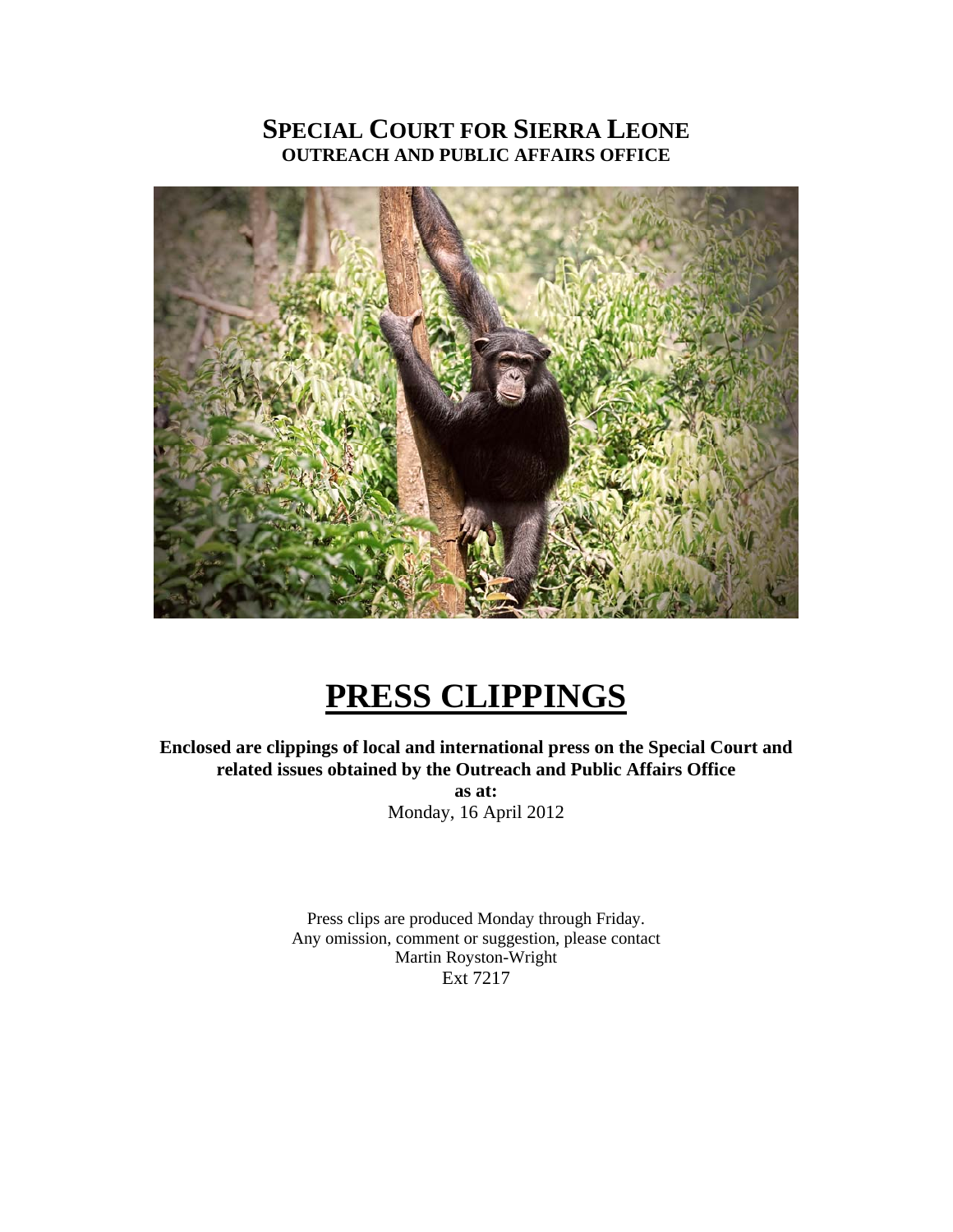| <b>International News</b>                                                         |             |
|-----------------------------------------------------------------------------------|-------------|
| Awaiting a Verdict In Charles Taylor's War Crimes Trial / The Daily Beast         | Pages 3-5   |
| Liberia: 14 Days to Judgment Day / New Democrat                                   | Page 6      |
| Lost boys: What Became of Liberia's Child Soldiers? / The Independent             | Pages 7-11  |
| Counsel Says Interahamwe Leader Won't Receive Fair Trial in Rwanda / The Guardian | Page 12     |
| Rage as U.S. Court Bails Genocide Suspect / The New Times                         | Page 13     |
| The ICC Is Criminal – OpEd / <i>Eurasia Review</i>                                | Pages 14-15 |
| Congo President Calls for Arrest of Wanted Warlord / Associated Press             | Pages 16-17 |

 $\overline{\phantom{a}}$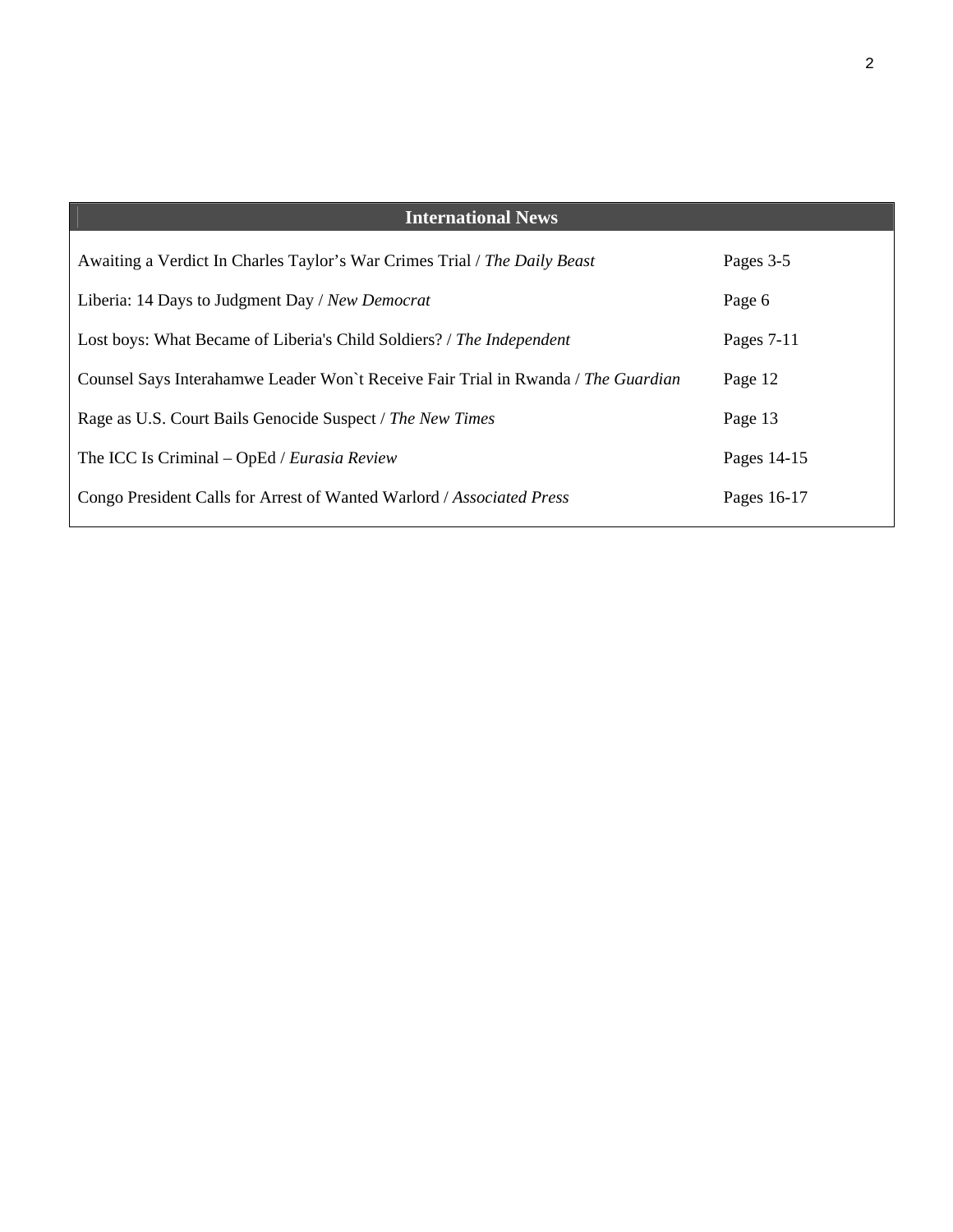#### **Awaiting a Verdict In Charles Taylor's War Crimes Trial**

#### **Charles Taylor was on trial for all these crimes, and more. Soon, we'll have a verdict.**

The verdict on [Charles Taylor,](http://www.thedailybeast.com/videos/2012/01/26/leymah-gbowee-talks-to-tina-brown-about-confronting-charles-taylor.html) former president of Liberia, will be announced on April 26 by the Special Court for [Sierra Leone.](http://www.ft.com/intl/cms/s/0/5ab9fe9c-84a2-11e1-b4f5-00144feab49a.html#axzz1s1WGWMW1) It has sat for over three years in The Hague to hear accusations that in order to gain a share of Sierra Leone's diamonds, he conspired with Foday Sankoh's Revolutionary United Front to wage Africa's most brutal war against a democratically elected government. Taylor and Sankoh (who died in 2003) are alleged to have trained in Libya at the invitation of Col. Muammar Gaddafi (an "unindicted co-conspirator").

During the war, it is said that Taylor, posing as a peacemaker, presented some of his ill-gotten uncut diamonds to supermodel [Naomi Campbell](http://www.thedailybeast.com/articles/2010/07/01/naomi-campbells-blood-diamond-episode-draws-attention-to-war-crimes-tribunal.html), after dinner *chez* Nelson Mandela. He is charged with murder, rape, terrorism, pillage, sexual enslavement, and recruiting children.

Much of the evidence has been stomach-turning. The RUF fighters lopped off the hands of anyone who had voted in the U.N.-sponsored elections and engaged in widespread mutilation and murder of civilians as part of Operation No Living Thing in Freetown. There is no doubt that they recruited children as soldiers and sex slaves, and killed prisoners of war to eat their hearts out in the juju belief that they would gain their enemies' strength.

But was Charles Taylor in any way responsible for these atrocities? He never set foot in Sierra Leone and the prosecution had to rely on evidence that he was in communication with rebel leaders. That contact was necessary, so Taylor testified, to perform his U.N.-accredited role as peacemaker. The prosecution claimed he was directing his RUF proxies, and in return for diamonds was arranging to supply them with weapons, military personnel, and safe haven on the Liberia–Sierra Leone border.

It will be for the court—a judge from Northern Ireland, a judge from Uganda, and a judge from Samoa (trained in Australia) to determine where the truth lies. Instead of defying the court like Milosevic or trying to disrupt it by defending himself, Taylor retained a British Queen's Counsel (a senior Old Bailey advocate) to represent him throughout the trial. This made it a true adversarial proceeding and enhanced his prospects of acquittal by independent judges on prosecution evidence that has been mainly circumstantial—no witnesses testified to receiving orders from him to fight the war. The judges must be satisfied of his guilt beyond reasonable doubt, so his conviction on all or any of the charges is not a foregone conclusion.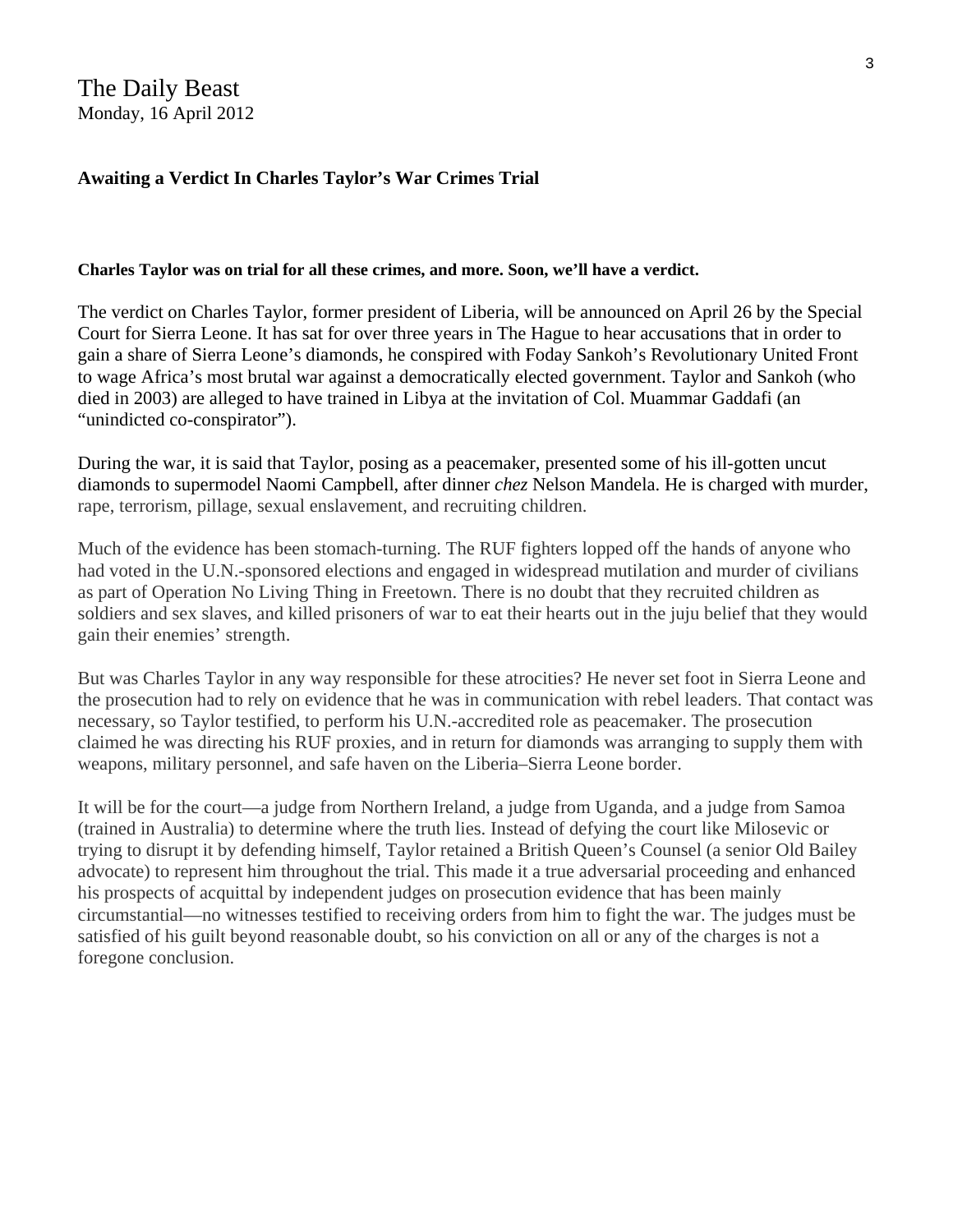

*The verdict will be announced April 26., Jerry Lampen / APF-Getty Images-pool* 

One disquieting feature of the case is the time the court has taken to deliver this judgment—thirteen months, no less, since the final speeches finished. The trial itself lasted over three years, during which time the judges should have been working on their assessments—the issues are complicated but it should not take over a year to give reasons for a verdict. While it is not necessary to follow the lead of the German judges who convicted one of the last Nazis—John Demjanjuk—only two days after the end of his two-year trial, it remains true that justice delayed is justice denied, especially in a court whose first president promised that "our justice, whilst it may not be exquisite, will never be rough."

At any event, it can be predicted that the judgment will be lengthy. It has been touted as the first international-court decision on the guilt of a head of state (Milosevic having died mid-trial and Jean Kambanda, president of Rwanda, having pleaded guilty before the tribunal in Arusha established to deal with the Rwandan genocide), although purists will note that Admiral Dönitz, briefly head of Germany after Hitler's death, was convicted at Nuremberg.

Media interest will doubtless center on the findings in respect to Naomi Campbell's "blood diamonds." The prosecution alleges they were a gift from Taylor (he denies it)—an example of his gains ill gotten from the war. Some light may also be shed on how Charles Taylor ever became a guarantor, with the U.S. and the U.N., of the Lomé Accord—the infamous peace agreement that put the fox in charge of the henhouse by making RUF leader Sankoh the deputy prime minister of Sierra Leone and minister in charge of the diamond mines. It was Jesse Jackson as President Clinton's emissary who had secured Sankoh's release from prison (hailing him as "West Africa's Nelson Mandela") and who joined in sponsoring the worst peace deal since the Molotov-Ribbentrop pact. "The Lomé Accord stank," says David Scheffer in his recent autobiography: as Clinton's war-crimes ambassador, he should have brokered it but says he was shut out. Taylor relies on Lomé as evidence that he only met Sankoh at the request of the U.S. and the U.N.: they wanted him to act as a peacemaker in the region. The prosecution, claiming he was the "godfather" of the RUF, suggests that he exploited this role to deliver the spoils of war into the hands of his proxies. These are some of the disputed issues on which the court must make findings of fact.

His case has already made a contribution to war-crimes jurisprudence. He was indicted at a time when he was president of Liberia, and the right of an international court to override the traditional immunity of a head of state was in some legal doubt. His challenge to the indictment enabled the court to rule that sitting presidents no longer have impunity: they can be arrested by U.N. courts for crimes against humanity. On this precedent, the international-criminal-court prosecutor had no legal compunction in indicting Gaddafi when he was ruler of Libya or Laurent Gbagbo while he was still claiming the presidency of Ivory Coast.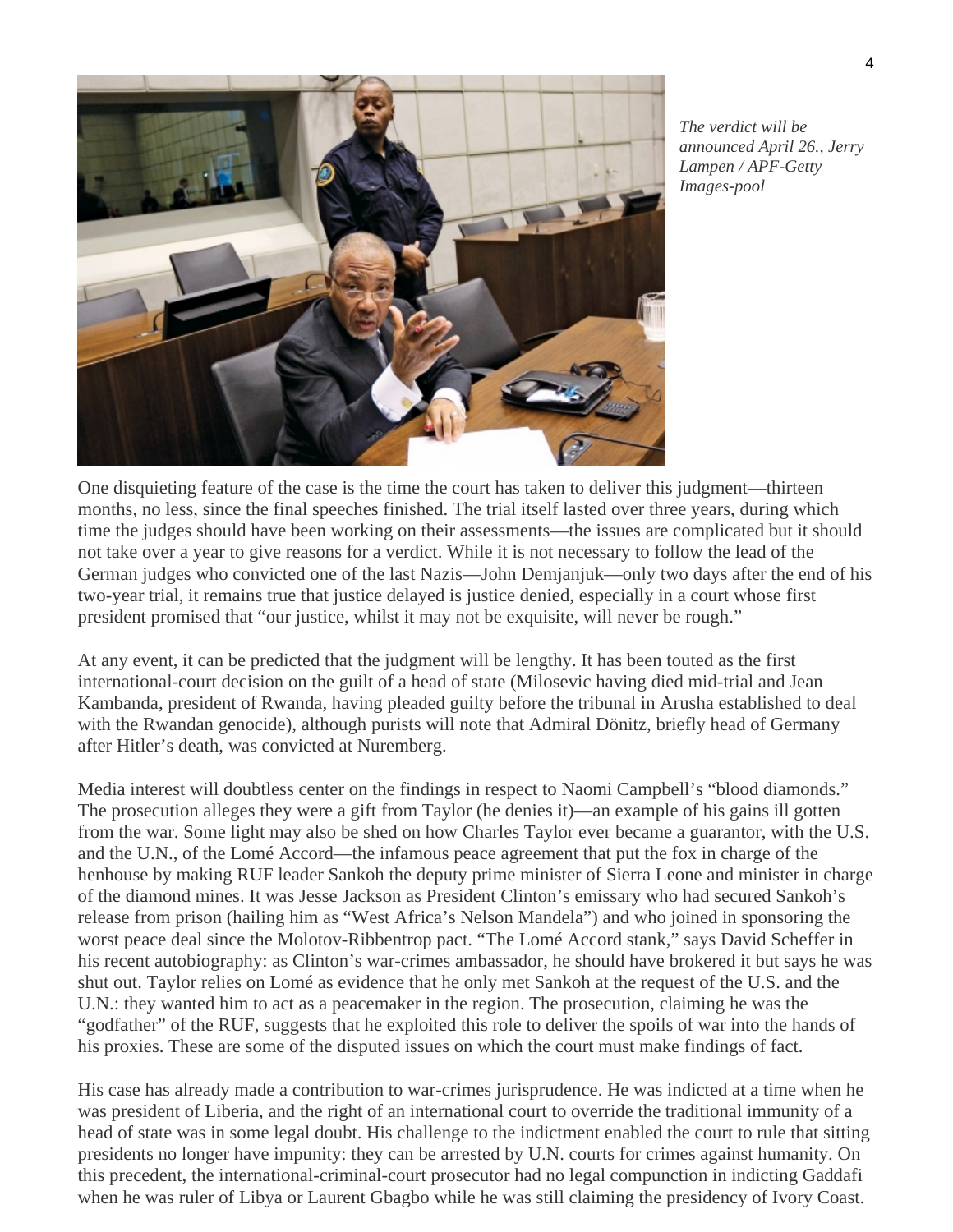

The Taylor trial will serve in other respects as a useful guide to avoiding the mess that was made of the trial of Saddam Hussein. Taylor's trial was moved from Freetown to The Hague because of security concerns. There, he has been tried fairly by independent international judges, unlike the politically manipulated jurists who condemned Saddam. Taylor will not face the death penalty (he would inevitably receive a long sentence if convicted and the U.K. has agreed for him to serve it in an English prison). This would be a more just and seemly result than the obscene cellphone pictures of the hanging of Hussein or the lynch law visited upon Gaddafi.

If Charles Taylor is acquitted, the prosecution can appeal, unlike prosecutors in the U.S. and the U.K. That would keep him in The Hague, perhaps on bail, for several more years. Or he could be returned to Liberia for trial for different offenses under local law. He could not, however, be sent back to Liberia if there were any prospect he could face the death penalty. Once in the custody of international law, even the worst criminal's life is safe.

Like [The Daily Beast on Facebook](http://www.facebook.com/thedailybeast) and [follow us on Twitter](http://twitter.com/thedailybeast) for updates all day long.

Geoffrey Robertson QC was president of the U.N.'s war crimes court in Sierra Leone and is the author of *[Crimes Against Humanity: The Struggle for Global Justice](http://www.amazon.com/exec/obidos/ASIN/1595580719/thedaibea-20)* (The New Press).

For inquiries, please contact The Daily Beast at [editorial@thedailybeast.com.](mailto:editorial@thedailybeast.com)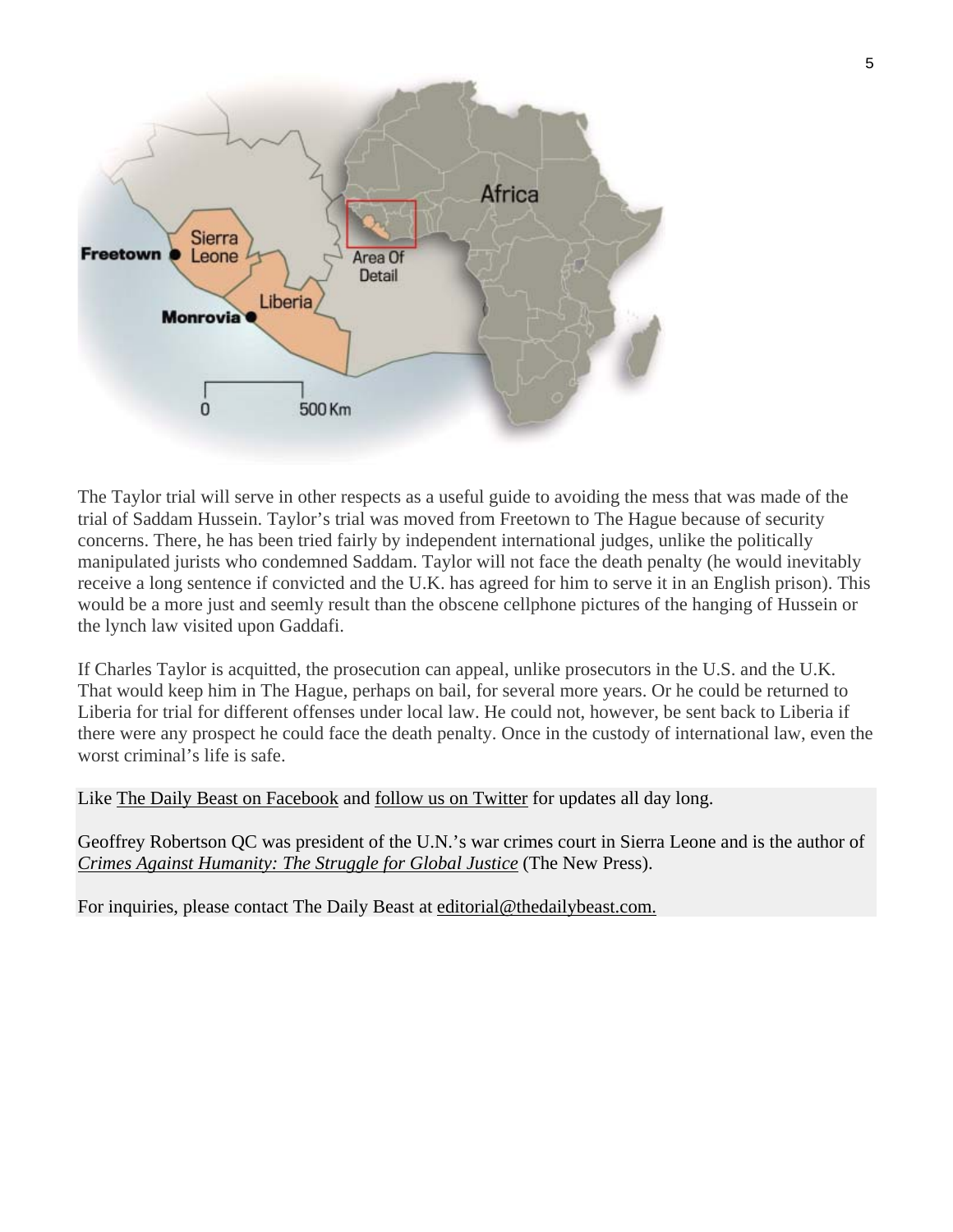# New Democrat (Monrovia)

Thursday, 12 April 2012

#### **Liberia: 14 Days to Judgment Day**

Judges of the UN-backed Special Court for Sierra Leone will decide whether Mr. Charles Taylor bears the greatest responsibility for the war crimes in neighbouring Sierra Leone, or whether he is the subject of lies for political reasons as he and his lawyers have argued.

Mr. Taylor, from the onset, insisted that the case against him is 'politically motivated', and that he is a victim of western power play.

After the end of the trial, several prosecution witnesses were sought after to change their testimonies against the erstwhile leader of the rebel National Patriotic Front of Liberia and for guilty of perjury.

Mr. Taylor's lawyers then entered a plea for a new trial, contending that the war in Cote d'Ivoire offered new evidence and circumstances in favour of their client. Their request was rejected.

As the verdict's date, 26 April 2012 was set, the defense lawyers again pleaded for the date to be extended. Again, the court rejected their request, and the verdict will be handed down in 2 weeks.

It is difficult to predict the outcome of a guilty or not guilty verdict. Mr. Taylor still enjoys admiration amongst his loyalists here, and they are said to be praying for acquittal.

If he is acquitted, there are fears that a new and fluid political security environment will rock the country and region. Declassified US embassy cables note that rebel command and control structures remain in tact.

On the other hand, if he is found guilty on any of the 11 counts and sent to Britain to serve whatever sentence the court hands down, reactions here are unpredictable.

In Sierra Leone itself, with the Revolutionary United Front (RUF), described as Mr. Taylor's proxy army, a spent force many of whose leaders are still in prison, jubilation is expected if it is a guilty verdict. All this will be known in 14 days beginning today.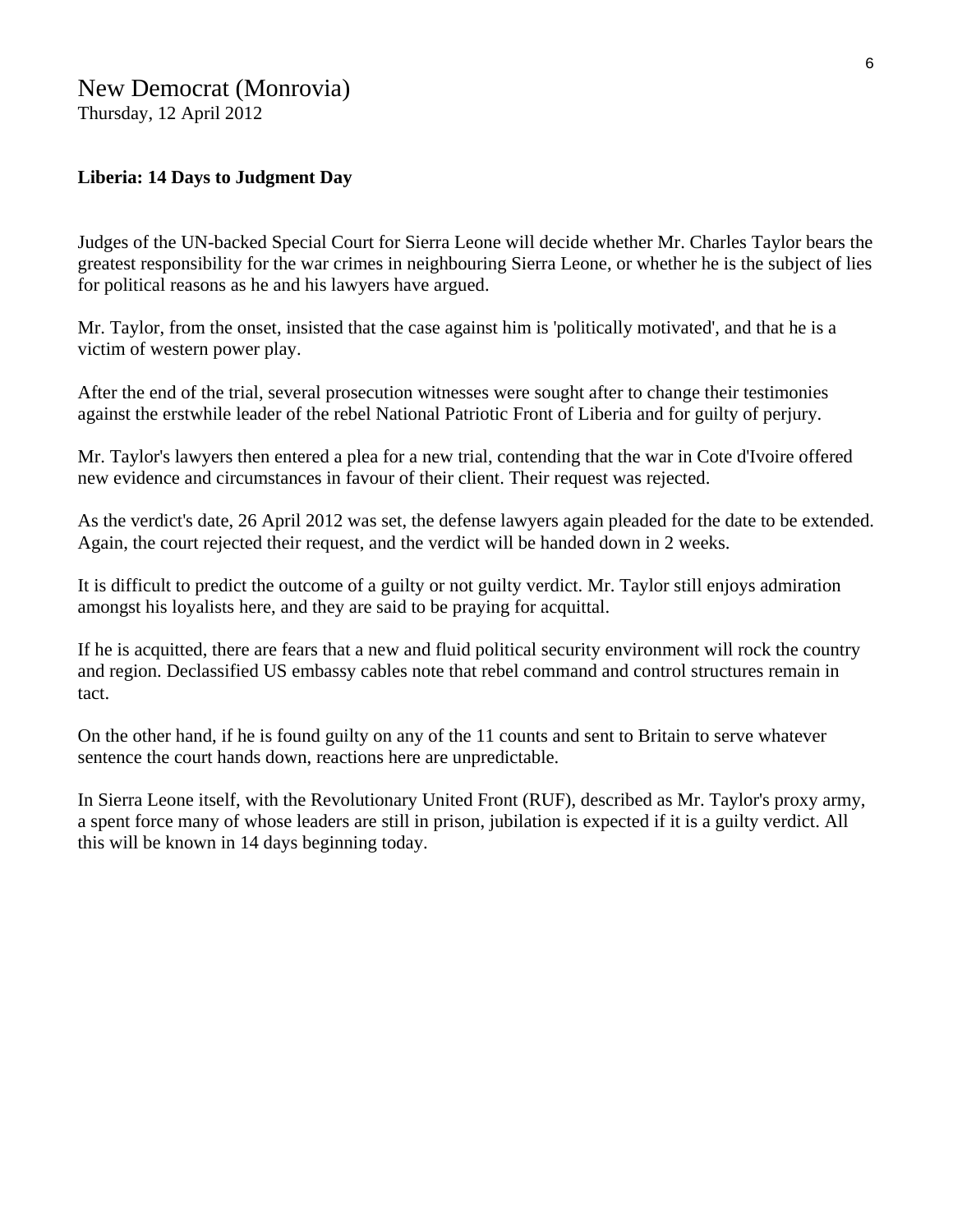#### **Lost boys: What became of Liberia's child soldiers?**

*In the 1990s, Liberia was torn apart by a civil war in which child soldiers fought for the guerrilla leader Charles Taylor. As an international court delivers its verdict on Taylor, Finlay Young meets the former fighters back in Africa – now grown up, but not regretful of their past.* 

On the streets of Liberia's capital Monrovia, the morning is a time of hope apparent. This is when the pavements swarm with children making their way to school. They sashay along, a shifting kaleidoscope of brightly coloured uniforms. Some here remember childhoods of a different stripe. They were generals, corporals and captains. They answered to names like Walking-Fucking, Frisky-Rebel and Domination. Bloody-eyed and dressed garishly for battle, they stared out insolently from magazines on news-stands across the world. They were child soldiers, both victims and perpetrators of Liberia's 14-year civil war, which ended in 2003.

This spring, global attention has been drawn once more to the use of children in war. Released in March, Kony 2012, a 27-minute film about Ugandan Joseph Kony's underage militia, has been viewed over 80 million times. In the same month, Congolese warlord Thomas Lubanga was found guilty by the International Criminal Court of recruiting child soldiers. But it was a charismatic American-educated Liberian who, back in the 1990s, perfected the practice.

On Christmas Eve of 1989 Charles Taylor, fresh from guerrilla training in Muammar Gaddafi's Libya, entered Liberia from the north with around a hundred other rebels. What started as a mission to overthrow the brutal regime of president Samuel Doe would turn into prolonged conflict between a cacophony of warring factions. Over 100,000 people were killed. Liberia became the most infamous bloodbath of the 1990s, with Taylor the pariah-in-chief.

In 1997, a populace tired of war finally voted to give him what he wanted, making Taylor Africa's most notorious warlord-cum-president. Still peace did not come. Taylor ran the country as a personal fiefdom, looting its resources and fomenting rebellion across West Africa. Not until August 2003, with rebels approaching his mansion and the international community applying strong pressure, would Taylor finally relinquish the throne.

The recruitment of child soldiers into countless 'Small Boys Units' (SBUs) is one of numerous alleged international crimes for which he is now being prosecuted at the UN Special Court for Sierra Leone, in The Hague. On 26 April, the court's verdict is likely to make him the first African head of state to be jailed by an international court. However, thousands of the children who fought for him remain, scattered across the land they once ruled with guns. Now adults, how have they rebuilt their lives since their 'Papay', Taylor, left them?

Hidden on the seaside just off the long, straight thoroughfare that leads into the centre of Monrovia, there is a ghetto area known as 'The Old GSA'. Hundreds of demobilised combatants from all factions squatted in the derelict compound of the Government Services Agency (GSA) during and after the war. It became a vice den: joints available for five Liberian dollars (5p); girls for 150 (£1.50). On 29 February, the city mayor Mary Broh razed the whole area without warning, calling it "a toilet". It is here, amid the fresh rubble of their former homes that I meet countless young men who were Taylor's children. They are known as 'Gro-na boys' – boys who raised themselves, alone.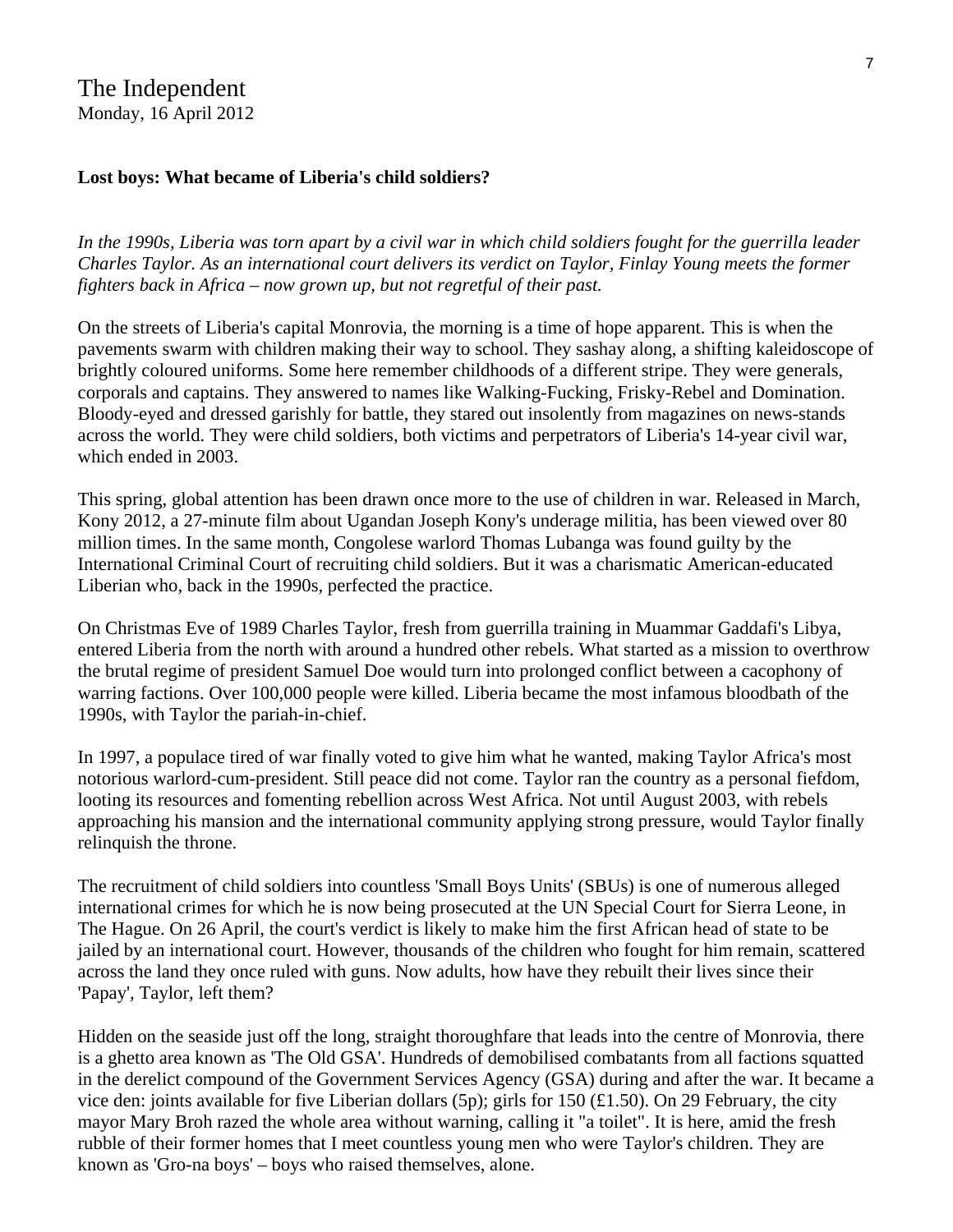Alfred 'Sex' Sargbah is an articulate 31-year-old. He tells me how he was drawn into the war: "I was sitting with my grandparents when the rebels came. They picked me because I was the strongest." He speaks with pride. After a month of training, Alfred the 13-year-old was well on his way to becoming 'Sex', the rebel. I listen for regret in his voice, but hear only nostalgia.

"We were the Jungle Justice group! We could go through the bush to anywhere, on mission for Taylor. Some men would stop and cry, too tired to continue. We would just 'Boom', then bury them." He mimics the motion and sound of shooting a kneeling man.

Prince 'Small-Soldier' Kamara, now aged 28, recalls his excitement when, after being taken from his parents as an eight-year-old, he was first given a gun.

"The AK-47 was not too heavy. We f would drag it along the ground behind us. But it was the Uzi I loved. I knew it from the Chuck Norris movie Delta Force." For many child soldiers, coming from rural poverty, their weapon was the first modern tool they had laid hands on, Hollywood movies their only textbook.

Prince can remember his first battle. "The scent of gunpowder, eyes stinging from smoke, your friend crying... it was terrible. I missed my mother at that moment. But then we captured some Nigerian peacekeepers, took them to our HQ. Then I felt so proud. People called me a big man." From then on it was easier. Prince would fight for the next 11 years.

Despite their tender ages, neither man thinks of himself as having been a "child soldier". Their talk is rather of becoming "freedom fighters", achieving adulthood by becoming a "soldier". As such, the macabre war stories of their childhoods are recounted with an absence of self-pity, and often with a sense of pride.

John 'Easy Water' Kolubah carries a permanent reminder of his violent youth. In 2002, a bullet shattered his shin bone. His lower leg was removed. He is not resentful of the injury – his rebel name Easy Water was a reference to his calm nature – but he hates the disempowerment that characterises the lives that men like he, Alfred and Prince now live. "We were soldiers. Now we are parasites: to grow, we have to live on something else. It makes me feel too bad." His injury carries a stigma. "People in big cars, they wrinkle their noses, like 'You fought for Taylor, you're crippled, you deserve it'." He looks at the ground. "We just didn't have the money to run away to America like they did."

While there is almost a total absence of formal job opportunities for the occupants of the Old GSA, not all are reliant on others. Every morning a Sierra Leonean known only as Scorpion King sets off in relentless pursuit of buried scrap metal. He plays an unlikely role in the globalised world: the scrap he unearths is transported to China on container ships, where it is used for factories and skyscrapers.

"I don't remember my given name now," he tells me. As a cousin of the notorious leader of Sierra Leone's Taylor-supported Revolutionary United Front Sam 'Mosquito' Bockarie, Scorpion King's earliest childhood memories are particularly brutal. He describes, without emotion, the process by which he and his infamous group would cut off the limbs of civilians in Sierra Leone. "Long sleeve, short sleeve," he says, running his finger across his arm first at the wrist, then at the bicep. He would later fight for Taylor in Liberia. Now, he f earns 300 to 700 Liberian dollars [£3 to £7] each day. Apart from the drug dealers, he is one of the only ex-child soldiers at the Old GSA with a regular income.

Things turned out a little differently for Roland Duo. After being taken by Taylor's rebels aged 14, he embarked on a prodigious, bloodstained rise. He became chief-of-staff of the feared Navy Marine Division, and then a key player in Taylor's lucrative import and export rackets. He is now a wealthy real estate developer, and the holder of a Master's degree.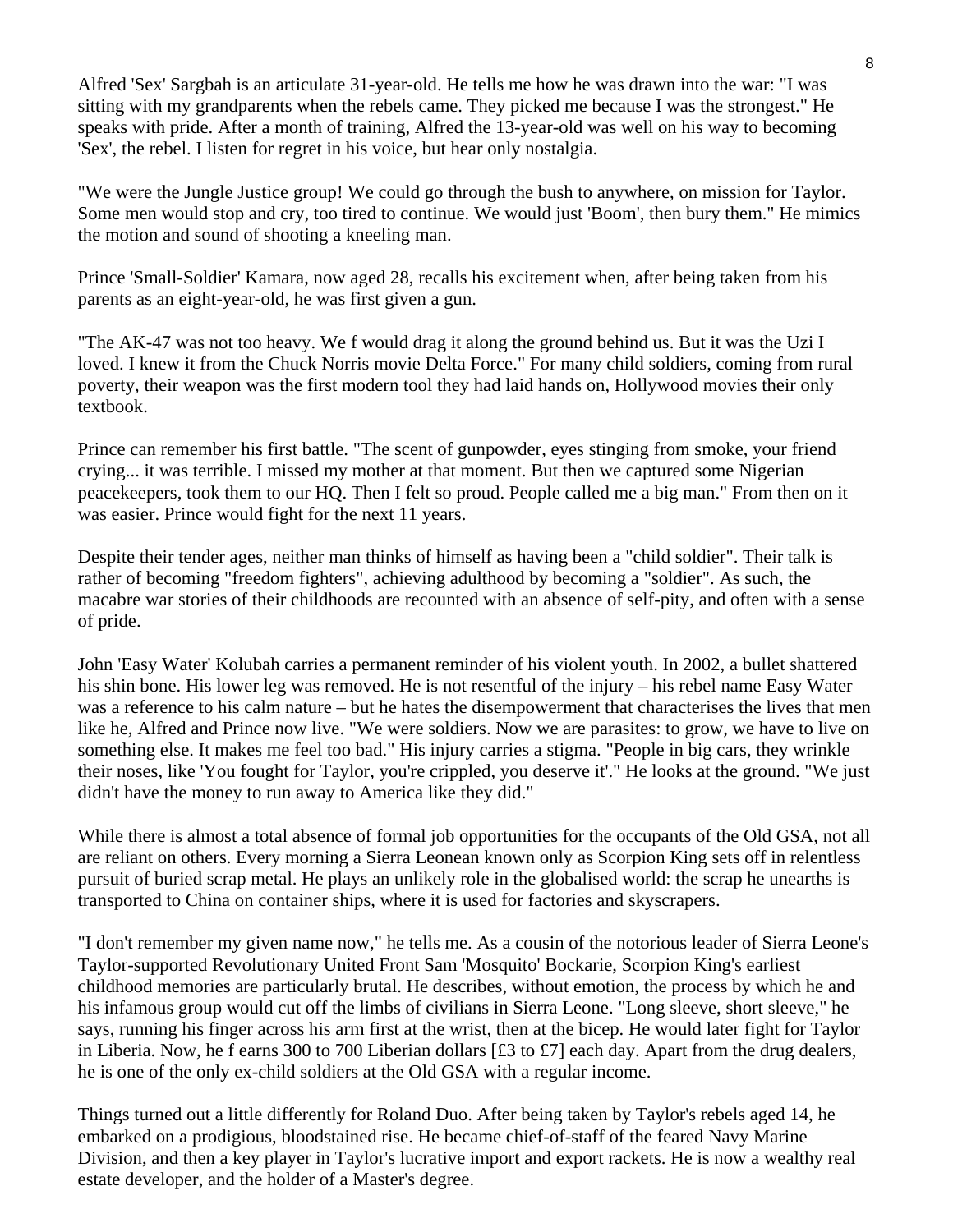It is 9.30pm when I am summoned to an empty bar to meet him. This 'big man' of the Liberian conflict cuts a diminutive figure in person, and offers a hand far smoother than those I grasped at the Old GSA. "There were many boy soldiers," he says softly. "But I was gifted. They were taking drugs, marijuana. My head was clear, always clear. I was only in the Small Boys Unit for two months before they saw my capabilities."

According to witnesses before Liberia's post-war Truth and Reconciliation Commission, his capabilities included the recruitment of children as young as nine, widespread looting, and overseeing violence including one massacre where over 350 civilians were hacked to death and thrown into a river. In his testimony before the body in 2008, Roland Duo denied personal involvement in any egregious human rights violations.

His explanation for how child soldiers came to fight reveals the desperate pragmatism of many caught by the Liberian Civil War. "Parents would send young ones out to look for food. I would feed them, clothe them. Sometimes they became friendly with me and my soldiers, and would follow us. We had food, you see? One might be very young but also strong." Later, I ask the man who led me to Duo to explain the logic of recruitment further. Dustine 'Trouble' Tegli is now working as a driver. He joined voluntarily as an 11-year-old in 1993, and subsequently led a 360-strong boys' militia called the 'Death Row Group'.

"Sure, I wish there was no Small Boys Unit," he says. "But you know that the next day, another armed group will drive through, and you have just left one more man that will fight against you." A general's power was almost entirely dependent on the amount of people he had under him. The bigger the group men like Tegli and Duo would marshal, the more security, the more recognition they would get from Taylor.

I ask Tegli, himself a father of two, if he harbours any regrets. He thinks f over his answer carefully. "Looking back, I would not use such profane language."

Alfred 'Sex' Sargbah, who I met at the Old GSA, wants me to meet the friend who currently looks after his 16-month-old daughter Sameria. Taweh Golafale lives with her husband in a one-room wattle and zinc house situated in another squatter community. While women were predominantly victims of the chaos, Taweh's story is less clear-cut. "It was 6 April, 1996 that I joined the war, on Broad Street, Monrovia. I was carrying a load on my head, walking with my friend. One general said, 'Hey you, put your load down, from now on you are my woman'." It was unwise to say no to a general during the civil war. But Taweh's new life with an NPFL general named 'Scorpion' turned out well. "I became used to him. I came to love him, actually, and pray for him when he went to fight."

Her friend Diana Korgbaye, another former rebel 'wife' smiles sadly. "In war-time, there's no real love." Her tale is more typical. "I was raped before I knew about those things. He forced me to be his wife." She snorts. "He had about 30." In the Liberian war, young men with the power of the gun could take their pick. Still, many women felt better off once with rebel groups. Diana followed her husband across the country, frontline to frontline, for a decade.

At the age of 16, Taweh Golafale became a general in control of Taylor's so-called 'Wives Units', taking her husband's rebel name as her own. She shows me the bluish tattoo of a scorpion on her left arm. "I did it because I saw the other people there getting so many things. You could get more food, clothing, anything you want at all. On the frontline you took your salary."

For some former child soldiers, like Starface Mannaray, the 'Disarmament, Demobilisation and Rehabilitation and Reintegration' programme, part of a post-war UN peacekeeping mission, provided practical skills and a gateway into civilian life. "'Ex-combatant' isn't written on my face," Starface tells me as he finishes repairing a rusted wheelbarrow at his roadside welding shop. But for many others, the process merely fuelled great hopes, now dashed.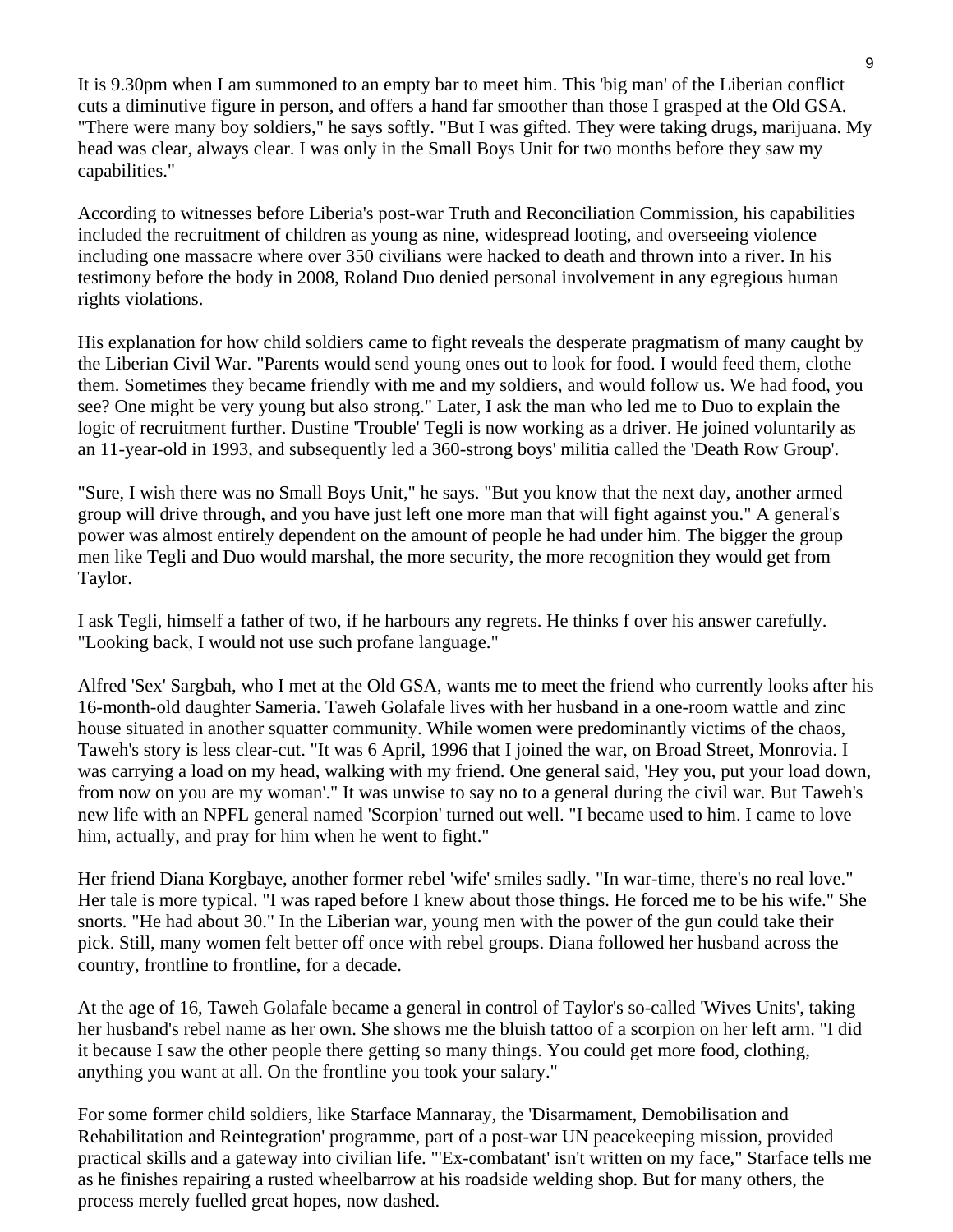Alfred Sargbah graduated from high school in 2005, and took computer classes. Still he is jobless and homeless. "Some believe that this is just how life goes. Those guys, they don't think, they just live. I can't go and dig iron, break rock. I'm an educated man and a soldier." He blames the stigma of his past for his present plight, and imagines a parallel existence untainted by war. "I see the same person I am, but parking a shining jeep, wife and children next to him. He's not more than me. He just didn't fight."

Since leaving his own life as a child soldier behind, Morlee Gugu Zawoo, Sr has devoted his life to helping people like Alfred rebuild their lives. He bounces around the central Monrovia office of the Network for Empowerment and Progressive Initiatives (NEPI), the organisation he and two other former combatants founded in 2004. He describes counselling he received in 1998 from a Lutheran church as "the turning point of my whole life... If I can have a transformation, then anyone can."

Interested in why this transformation has proved so difficult for other ex-fighters, I ask NEPI's chief trainer, Thompson Borh. He has a theory: he describes how the Liberian war caused a normal, peace-time "Community A" to be subsumed by a new "Community B". In this new community, the accepted rules and logic became the exact opposite.

"Most child soldiers quickly forgot or were never old enough to remember the rules of Community A, but became highly evolved for success in community B." The way he explains, it sounds rather like The Lord of the Flies, with Liberia the island – only the British soldier of that story never came.

The mechanic who fixes my motorcycle later that evening puts the challenge in helping ex-combatants more simply. "Can you teach a monkey not to jump?"

I'll call him Paul. A handsome man in his early thirties, he asked if I could change his name for fear of recrimination from associates of Taylor. He owns a modest house that he built for his family with the proceeds of the business he started. Nothing in his sensitive manner is suggestive of his past, which is a carefully-guarded secret. It is not until he shows me a photo of himself, in Charles Taylor's office, that I truly believe that he, too, was a child soldier.

It is hard to picture the suave young man before me fighting in Liberia's war. Paul laughs, slightly embarrassed at his past as a flamboyantly-costumed militia. "I would mark my face, put leaves all around me. It sounds crazy, but it worked. These small boys in the bush; walking, walking into bullets and looking like devils." Paul compares this masquerade to a man going to a football match. "Don't he and his friends disguise themselves, paint their faces, to act completely crazy? Then they go home and everything is normal. For some of us, it was like that."

Paul was a well-brought up boy who joined Taylor to avenge his father, flogged to death by government troops. He has never smoked, drunk, or taken drugs. "Some of us remembered that there would be a tomorrow. And that's today, you know?"

Paul doesn't deny the abject barbarity of what went on under Taylor's regime, though he is adamant the 'Chief' did not have full knowledge. He describes visiting a unit that had become cannibal. He grimaces and swallows. "I can't say why. It's war, bad things happen. You do something one time in horror, second time you feel bad, but the third time? Third time, you don't even notice."

Paul soon became part of Taylor's Special Security Service, a favoured bodyguard to the man himself. He explains the fervent devotion Taylor inspired in his child soldiers.

"It was all about his personality. He always had time. He would encourage you, always. He paid me through all my school, can you believe that? And the whole time I knew him, he never, ever appeared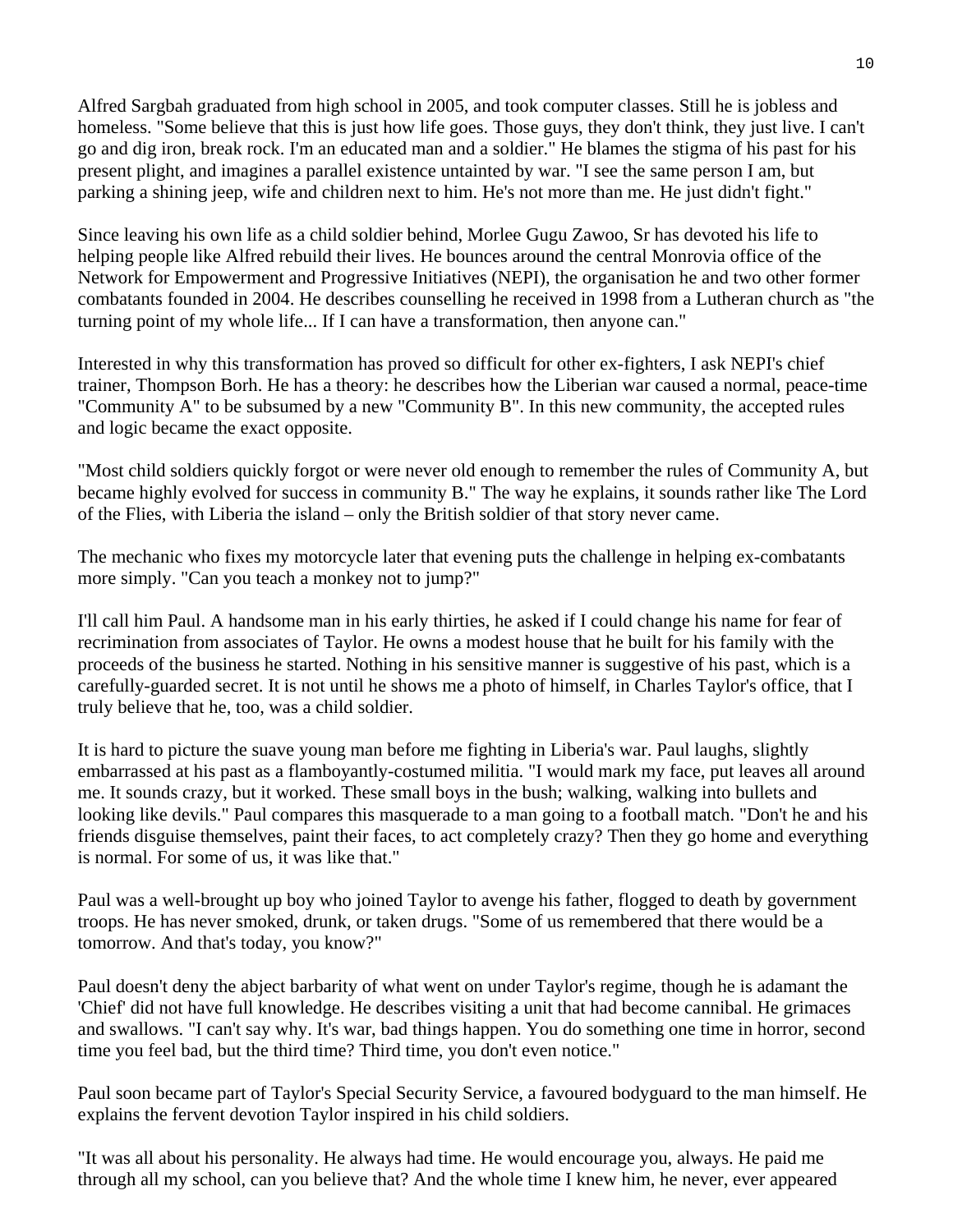afraid." Paul describes "an absolute widespread feeling that Taylor was no ordinary man. That he was God-sent, blessed, a son of David."

Paul will concede that life in Liberia is better now, under president and Nobel Laureate Ellen Johnson Sirleaf. But that is his head talking. What follows comes from the heart.

"I miss him though, now, so, so badly. You have to understand, we felt there was always the future, that we, his young boys, would be able to do the things he couldn't, to change things, make them better. That's how I feel now. I feel so sad we didn't get the chance to do that for him."

As he walks me up his flower-lined drive, Paul tells me one last story. "I returned to my home village with my AK, the first time since I joined. I was 11, 12 maybe. My mother asked if she could hug me. I said no. She asked if she could shake my hand. I said she should just get me a glass of water."

Paul still takes his mother to church when he sees her, but their relationship never recovered. "That attachment, mother to son, was completely broken. The revolution did that."

I return once more to the Old GSA. The previous night, the first cough of Liberia's punishing seven-month rainy season had arrived, sending locals scarpering for cover in the dark. Makeshift shelters of tarpaulin and sticks have sprung up on its fringes. The mood is subdued as joints are passed around. A violent altercation breaks out over nothing. Prostitutes in beautiful, incongruous dresses head out to work. The Community B mentality thrives in such bleak spaces, where the world outside seems distant. Times like this see Taylor's children reminisce on the past, when they had power. They long for the return of their 'Papay' Taylor like a child does an absent, errant father.

Only the youngest among them, 25-year-old Edwin 'Bubbles' Kelly, disagrees. He was a particularly violent young killer in the Taylor government's Anti-Terrorist Unit, a blunt instrument used for Taylor's dirty work. Largely illiterate, in and out of prison ever since, his eyes are sunken, defeated.

"Taylor was a bad, bad, man. He put bad things in my mind, made me see human beings like chicken. Now just look at me."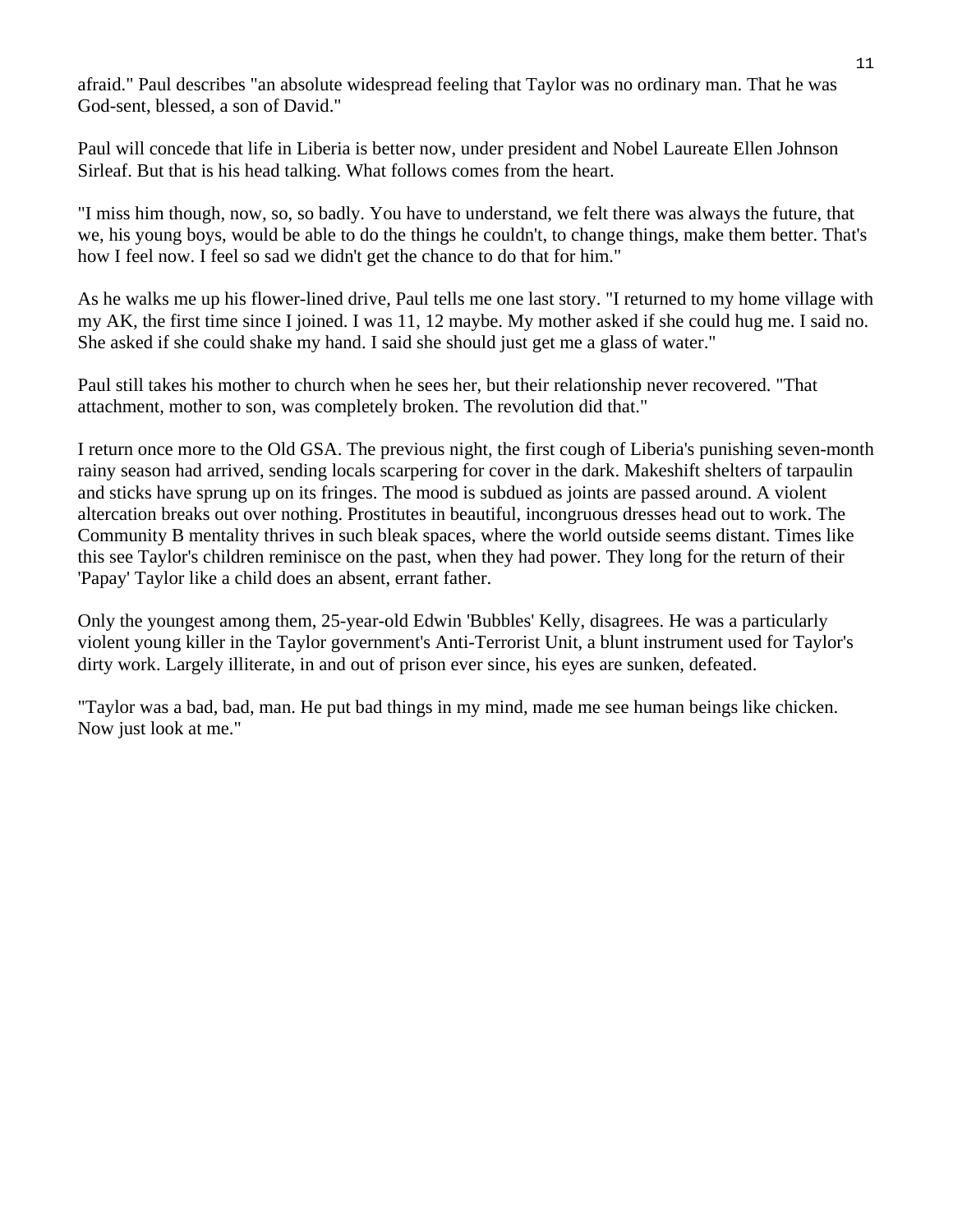# The Guardian Monday, 16 April 2012

#### **Counsel says Interahamwe leader won`t receive fair trial in Rwanda**

The International Criminal Tribunal for Rwanda (ICTR)The International Criminal Tribunal for Rwanda (ICTR) last week conducted a hearing on an application to refer genocide-accused, Bernard Munyagishari, to Rwanda for trial.

ICTR Defence opposes Munyagishari's transfer to Rwanda: In a hearing on Thursday, the defendant's counsel, Philippe Mariceau, claimed his client would not receive a fair trial if transferred to Rwanda.

He said the Tribunal was responsible to try Munyagishari, who was President of the Interahamwe in Gisenyi prefecture, Northwest Rwanda in 1994. But in his response, Prosecutor James Arguin told the court that the accused would receive fair trial if transferred because Rwanda has made material changes in its laws and expressed readiness to meet international standards.



Detainees in Mali in safe hands: The Tribunal's Spokesperson Roland Amoussouga said on Tuesday that the prisoners serving their sentences in Mali are safe despite the current situation in the country, where President Amadou Toumani Touré was toppled by a military junta last month.

Amoussouga said he had written to the families who had expressed their concern and assured them that all prisoners were in good condition and that he had talked to them over the phone last week.

Meanwhile, President Joseph Kabila said mid last week but would not surrender him to the International Criminal Court (ICC) in The Hague. Instead, he said, Ntaganda would be tried in the DRC.

The ICC has been seeking Ntaganda's arrest for six years on war crimes charges for allegedly conscripting children and using them to participate actively in hostilities.

In the meantime, on Tuesday, defence counsel Xavier-Jean Keita claimed that Saif Al-Islam Gaddafi could be "sentenced to death and then executed" if he were to be tried in Libya.

ICC judges have ordered Libya to make arrangements to hand over Muammar Gaddafi's son, but Tripoli is insisting on trying him on its soil.

Saif al-Islam Gaddafi is wanted by the court for crimes against humanity.

SOURCE: THE GUARDIAN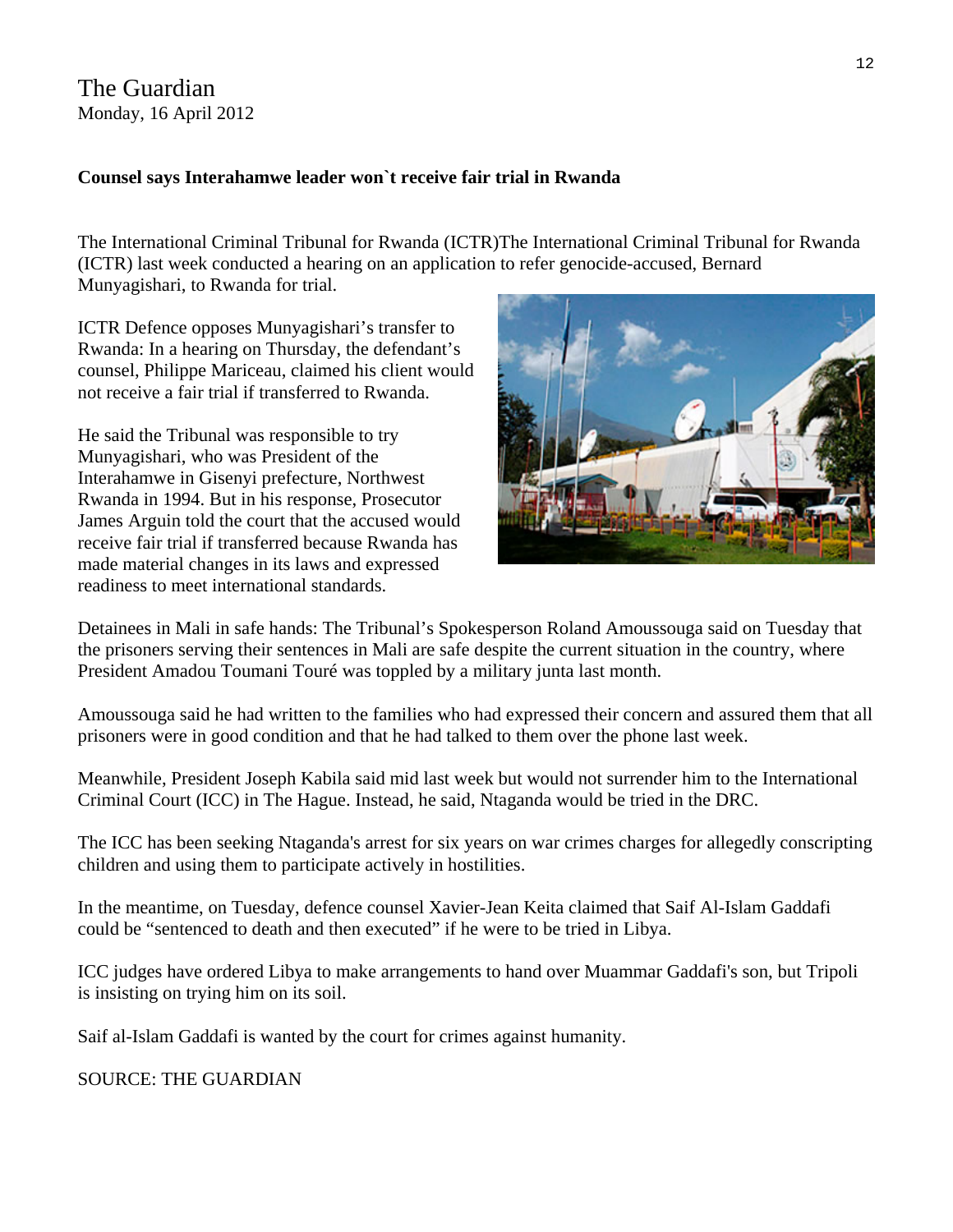#### **Rage as U.S. Court Bails Genocide Suspect**

#### By Eric Kabeera

Government has expressed concern over the release on bail of Genocide suspect Beatrice Munyenyezi, an act that is seen in Rwanda as the continuous reluctance by the west to bring to book Genocide architects.

This comes after a judge in a New Hampshire court in the US released Munyenyezi who had been waiting for her retrial in a case where she is accused of having lied about her role in the 1994 Genocide against the Tutsi to obtain U.S. citizenship.

She is charged with two counts of lying on immigration documents when she applied to enter the U.S. in 1995 and to obtain her citizenship in 2003.

If the trial goes through and subsequently court convicts her, she is likely to be deported to Rwanda to face Genocide charges on which she was indicted.

Munyenyezi, who is a wife of a Genocide convict Arsene Sharlom Ntahobari, had been in custody since her arrest in June 2010.

Ntahobari, together with his mother Pauline Nyiramasuhuko, a former minister were convicted to life imprisonment by the International Criminal Tribunal for Rwanda (ICTR).

The 42 year Muyenyezi is accused of having, in complicity with her husband and mother-in-law, commanded extremist Hutu militia and ordered the rapes and killings of Tutsi in Butare, now in the Southern Province in 1994.

Reacting to her release, Prosecutor General Martin Ngoga, described the judges' decision as implication of more violation of the Genocide offence as well as simplicity.

"The moment the jury failed to conclusively decide, the case suffered a set back. Her release is a disappointment. It is a result, among many, of what is likely to happen when Genocide cases seriously as they are, get handled by systems that take them lightly," Ngoga said.

However, according to news agencies in the US, Munyenyezi was ordered confined to her home and must wear an electronic monitoring device.

Besides having electronic monitoring, she can have no Internet contact and her three daughters, age 17-19, must turn in any passports and travel documents they have.

Her daughters may have computers in the house but those must be equipped with monitoring software that requires a user's fingerprint to activate.

After her release, US prosecutors said that they will bring Munyenyezi's case to trial again in September, though they declined to comment on her release.

Munyenyezi's case was last month declared a mistrial after judges failed to reach a consensus but US prosecutors have since appealed.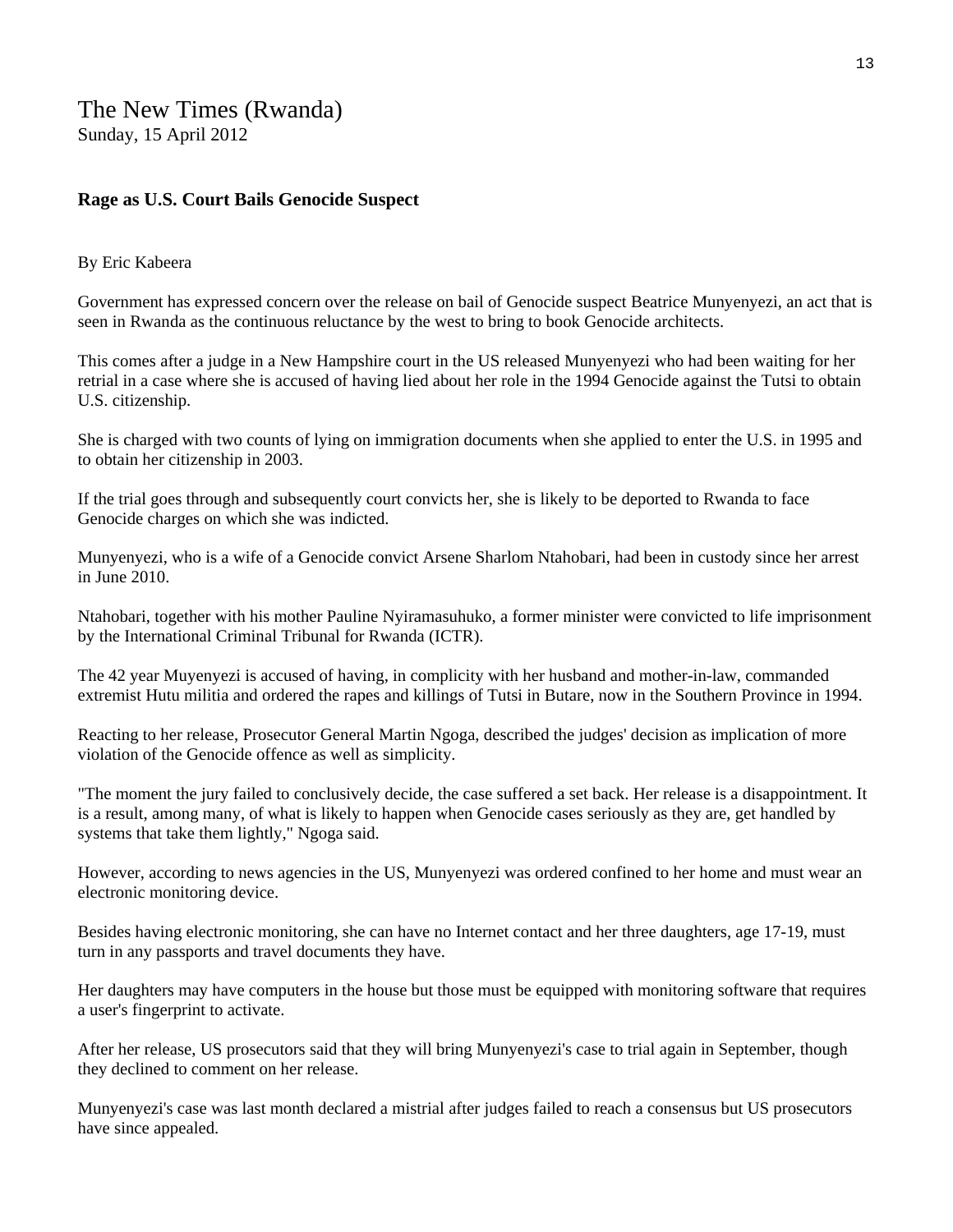## **The ICC Is Criminal – OpEd**

#### Written by: Margaret Kimberley

The International Criminal Court (ICC) is despite its name, a court that advances the cause of criminality. It acts in concert with the most powerful nations on Earth, and allows them to engage in crimes of aggression against millions of people all over the world. Only the powerless are ever punished and the aggressors use the court to behave as if they were the injured parties.

The world sees this institution in a benevolent light, assuming that it is a means of protecting humanity from the whims of evil doers in high places. Yet after nine years of existence, the ICC has managed to prosecute mostly little known African dictators and a few Serbians thrown in for good measure.

Ironically, after having opposed the establishment of the ICC and after failing to ratify the treaty that brought it into existence, the United States is now its biggest cheerleader. The Bush administration was terrified that Americans, including Bush, Cheney and the rest of their henchmen and women, might be punished for their transgressions around the world.

It is strange that after instigating the killings of thousands of people in Iraq, that neither Georg W. Bush nor Tony Blair have any reason to fear being brought to justice. They travel around the world, unafraid of punishment, giving speeches, writing books, making money, and having no worries whatever about getting their just deserts.

They had even less reason to worry after Barack Obama succeeded them. As the more effective evil, Obama knew that he needed to eschew Bush regime ham handedness in international relations. While simultaneously refraining from ratifying the treaty which brought the ICC into existence, Obama and company constantly offer up others to put in the dock in the Hague.

Last year Barack Obama, David Cameron and Nicholas Sarkozy decided to carve up Libya, using NATO to do their dirty work, killing an untold number of civilians in the process, and they too have no fear of prosecution. Lead ICC prosecutor Luis Moreno-Ocampo said as much while the crime was being committed, openly taking the side of the West. Moreno-Ocampo lied to the world, claiming that the Libyan government distributed Viagra to soldiers in order to use rape as a "weapon of war."

The charge was a lie, made up out of whole cloth. If there was any pretense of ICC impartiality, Moreno-Ocampo himself dispelled any such notion. The anything but disinterested prosecutor is now featured in the latest Kony 2012 video, ending any debate about whether or not the phony, web driven, ginned up outrage has any standing in reality or truthfulness.

While Obama and Clinton try to scuttle Kofi Annn's Syrian peace plan and hint at President Assad's prosecution before the ICC, the ICC shows its true colors. When Palestinians petitioned the ICC to investigate war crimes committed by Israel in Gaza, they were turned away. Moreno-Ocampo determined that because Palestine has not been recognized by U.N. General Assembly it has no standing to seek justice for the 2,000 people massacred by Israel in 2008 and 2009. The hypocrisy is blatant, and proves that the United States and its allies present the greatest threats to peace in the world.

At the United National Antiwar Coalition conference last month, this columnist asked professor and author Vijay Prashad why the ICC prosecutes Africans and token Serbs, but never threatens anyone in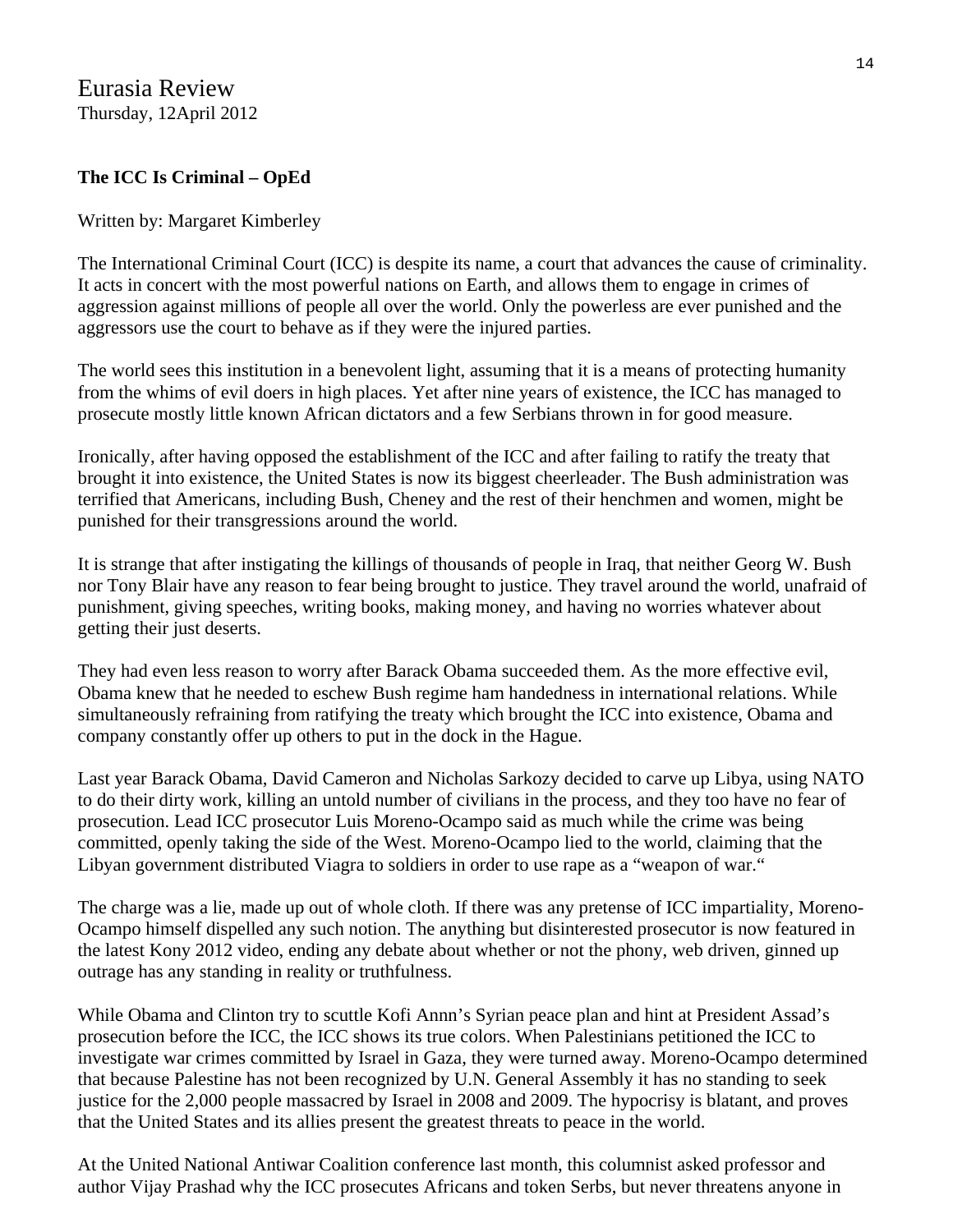Washington, London, Paris or Jerusalem. His answer was simple. "It is just international racism. I think there is no (other) way to explain it."

George Orwell said, "Political language is designed to make lies sound truthful and murder respectable." Those words are still true, humanitarian missions and "responsibility to protect" are in fact euphemisms meant to promote good old fashioned imperialism.

The fact is that the United States, Israel and their European allies never protect anybody. They continue doing what they have done for decades, deciding who is inconvenient and therefore disposal. The human toll is "collateral damage" and quickly forgotten.

There are of course people and nations who cause other human beings great suffering in the world. They should be stopped, but they should all be stopped. Joseph Kony has actually killed fewer people than the president of Uganda, Yoweri Museveni, but Museveni is a friend of the United States, so no social media campaign to will be directed at getting him before the ICC.

Until there is greater justice in the world, that is to say when the rich capitalist nations have rivals for power, perhaps a court dedicated to punishing human rights violations would be a viable option. Right now it is fairly useless, because it was not created by people with honest intent.

Perhaps a simple name change is in order. Is Court for International Criminals a better name? How about Criminal Court International? For once, political language would be honest and George Orwell would be proven wrong.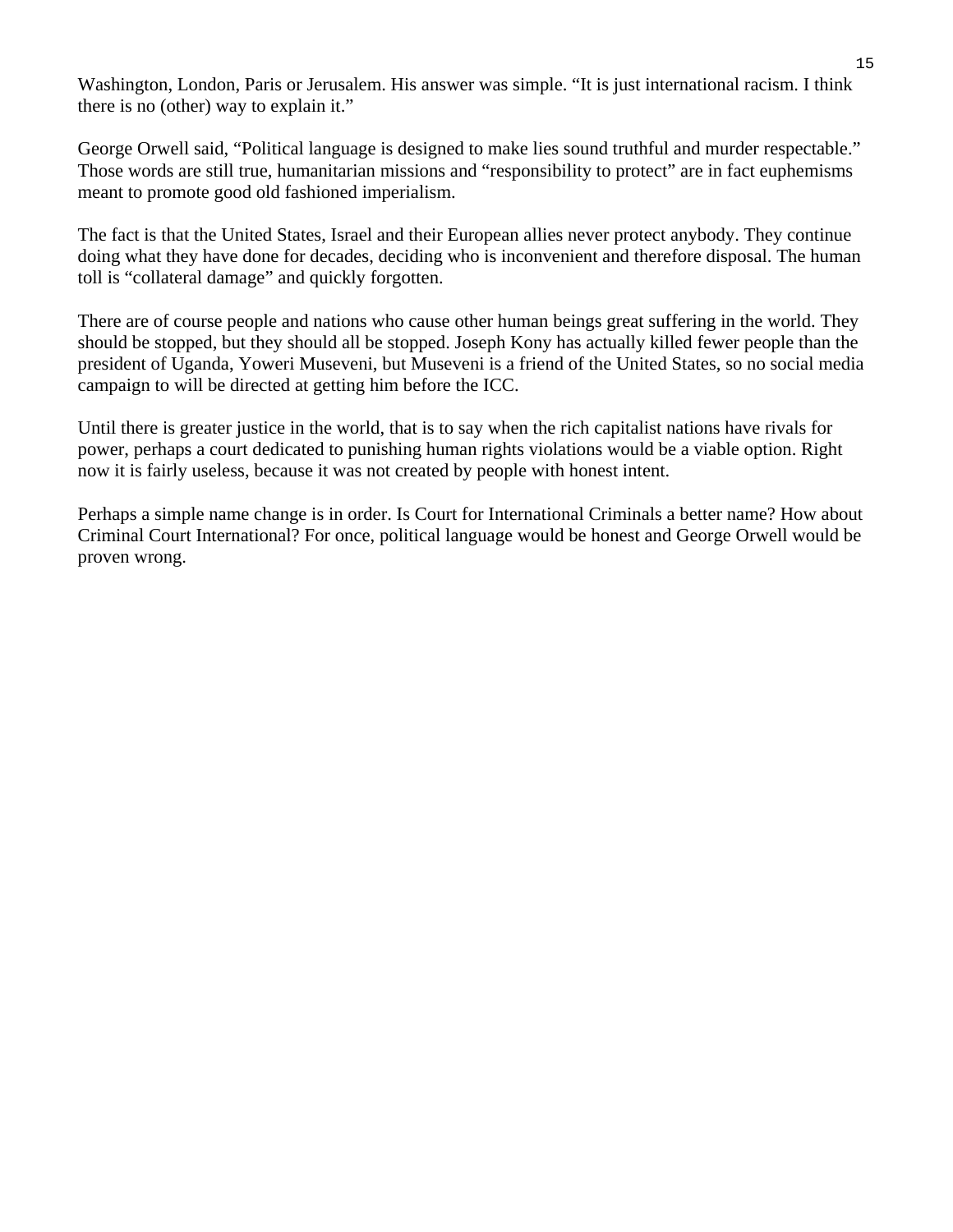## Associated Press Friday, 13 April 2012

•

#### **Congo president calls for arrest of wanted warlord**

*FILE- In this June 30, 2010 file photo, Congolese former warlord Bosco Ntaganda in his national army uniform attends the 50th anniversary celebration of Congo's independence in Goma in eastern Congo. In a marked turnaround, Congo's president Joseph Kabila called Wednesday, April 11, 2012 for the arrest of Ntaganda, a notorious exwarlord and army general, who has been allowed to walk freely despite an international indictment, an official said. Ntaganda is accused of using child soldiers for fighting in Ituri, in northeastern Congo, from 2002 to 2003. (Alain Wandimoyi / AP)* 

KINSHASA, Congo (AP) — In a marked turnaround, Congo's president called Wednesday for the arrest of a notorious ex-warlord who has been

serving in the country's army despite an international indictment on war crimes charges.

Bosco Ntaganda is accused of using child soldiers for fighting in northeastern Congo from 2002 to 2003. He was first indicted on war crimes charges in 2006 by the Netherlands-based [International Criminal Court.](http://www.timesunion.com/?controllerName=search&action=search&channel=news&search=1&inlineLink=1&query=%22International+Criminal+Court%22)

President [Joseph Kabila](http://www.timesunion.com/?controllerName=search&action=search&channel=news&search=1&inlineLink=1&query=%22Joseph+Kabila%22) said Wednesday that Ntaganda should be arrested and face a military tribunal in Congo, presidential spokesman [Andre Ngwej](http://www.timesunion.com/?controllerName=search&action=search&channel=news&search=1&inlineLink=1&query=%22Andre+Ngwej%22) told [The Associated Press](http://www.timesunion.com/?controllerName=search&action=search&channel=news&search=1&inlineLink=1&query=%22The+Associated+Press%22) by telephone. Kabila said the military doesn't need to hand Ntaganda over to the ICC.

"We ourselves can arrest him because we have more than 100 reasons to arrest and judge him right here (in Goma), and if not here, then in Kinshasa or elsewhere in our country," Kabila said in the Swahili language.

The president made the comments during a meeting with community leaders in the country's remote eastern province of North Kivu.

In [the Hague,](http://www.timesunion.com/?controllerName=search&action=search&channel=news&search=1&inlineLink=1&query=%22the+Hague%22) Netherlands, international court prosecutor [Luis Moreno-Ocampo](http://www.timesunion.com/?controllerName=search&action=search&channel=news&search=1&inlineLink=1&query=%22Luis+Moreno-Ocampo%22) said Ntaganda is a fugitive and needs to be brought to justice. "He should be arrested for the sake and the security of victims and citizens in the whole region," Moreno-Ocampo said.